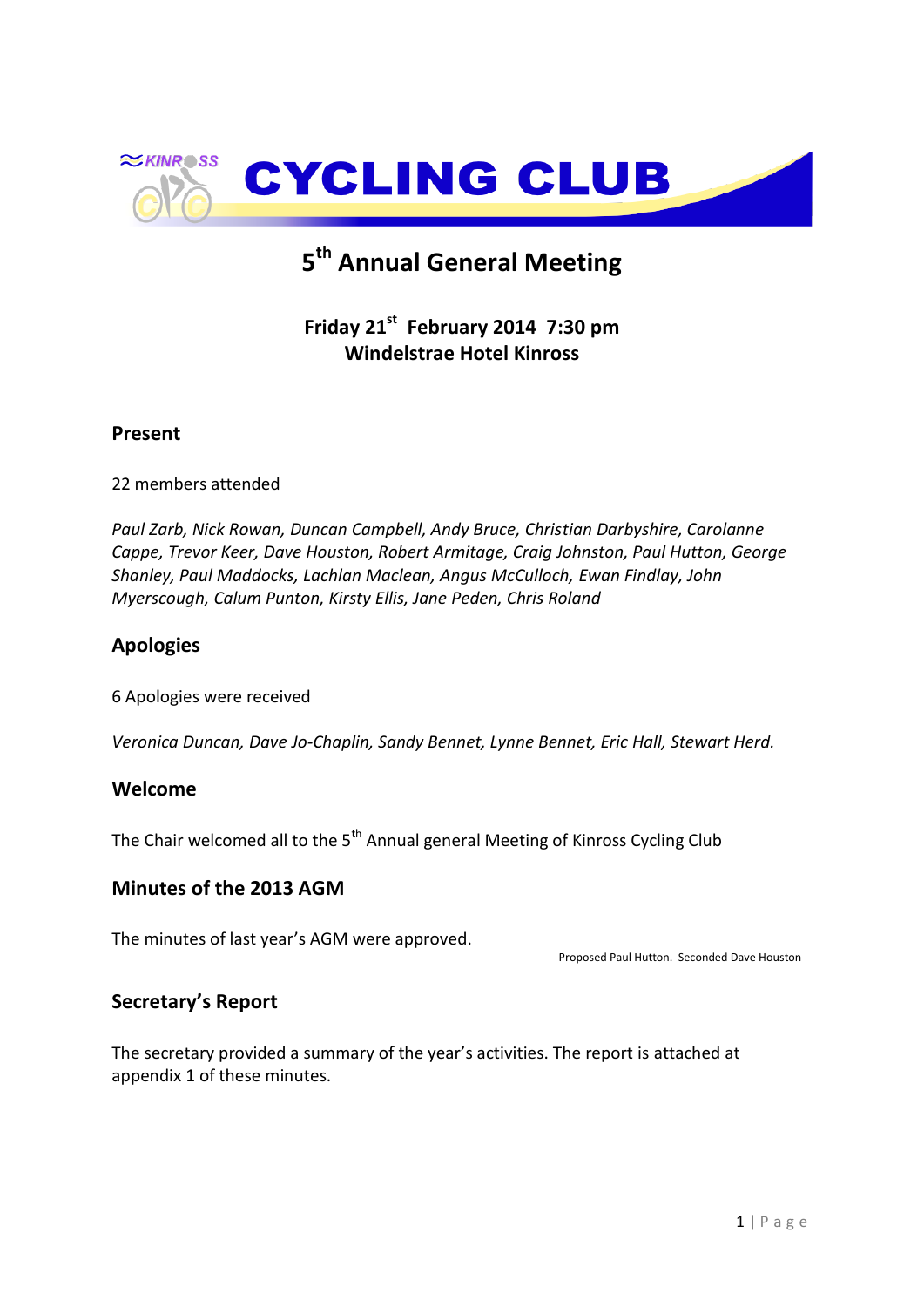# **Treasurer's report**

The Treasurer provided a positive financial report, showing a bank balance of £31k with a final surplus of £9k after liabilities. Events have been mostly self- funding. It was confirmed that the charges for the sportive timing equipment remained unbilled. The Treasure's report is at appendix 2.

# **Amendments to the Club Constitution**

The following amendments to the club constitution were approved.

- a. From Article 5 MANAGEMENT COMM ITTEE & OFFICE BEARERS
	- i. Delete "Chairperson, Secretary and Treasure may only hold the post for 3 consecutive years. After which they may not hold one of these posts until a lapse of 2 years however they may stay on the committee without responsibility."
	- ii. Reason To enable the membership to choose from the widest range of available members and ensure where no other member is willing to take up a post the existing post holder can re-stand for the position if nominated by a member of the club.

Proposed Angus McCulloch, Seconded Nick Rowan

- b. From Article 6. ANNUAL GENERAL MEETING ( AGM )
	- i. Amend "The Annual General Meeting will be held during January." to "The Annual General Meeting will be held during February".
	- ii. Reason To enable the completion of the clubs financial year and the allow the Club Treasurer to provide a complete and up to picture of the clubs accounts.

Proposed Paul Maddocks Seconded Dave Houston

- c. From Article 10. BANK ACCOUNT All Club funds must be lodged in a bank account in the name of the Club. The bank account shall have a minimum of two signatories, one of whom shall be the Club Treasurer. All withdrawals from the Bank account shall be signed by two of the account signatories.
	- i. Amend to: All Club funds must be lodged in a bank account in the name of the Club. The bank account shall have a minimum of two signatories, one of whom shall be the Club Treasurer. All withdrawals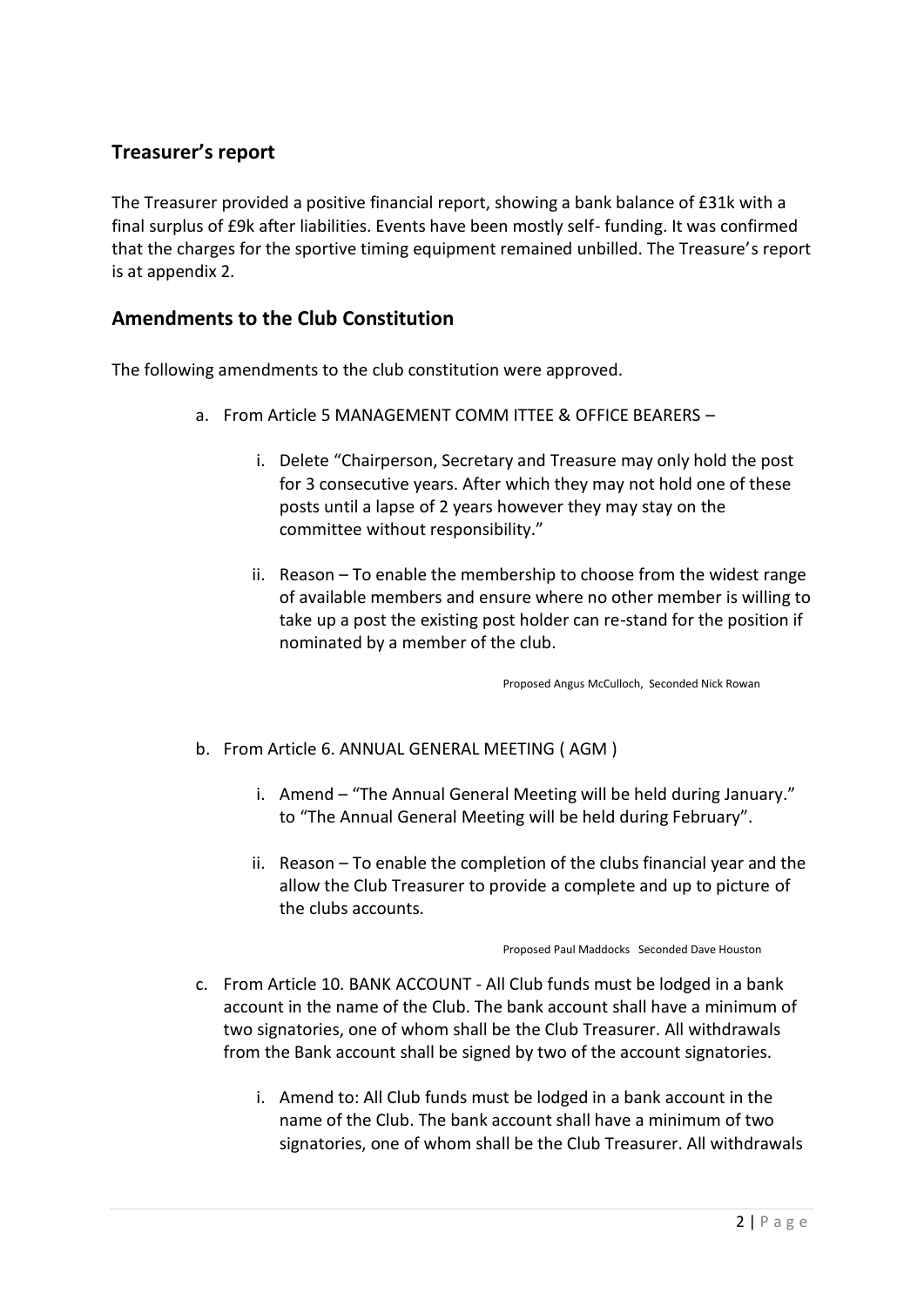from the Bank account can be signed by one of the account signatories.

ii. Reason to enable the club adopt the use of electronic banking with the current bankers the RBS

Proposed Paul Hutton Seconded Craig Johnston

d. From Article 12. DISSOLUTION - If at an AGM or SGM a motion to dissolve the Club is approved, the net assets of the Club after payment of all debts shall be donated to a local charity to be mutually agreed.

Proposed Ewan Findlay Seconded Robert Armitage

Minor amendments have been made to the constitution to capture the requirements of CASC. (The Community Amateur Sports Club Scheme, which gives access to a range of tax relief entitlements, including gift aid)

It was agreed to maintain a log of all amendments to the constitution as an appendix to the constitution. Paul Zarb agreed that the revised constitution, including the appendix of revisions, is posted on the club web site.

*Note: John Myerscough questioned if the motions being presented to the AGM had been circulated to the membership. It was stated at the meeting that this had been the case, however the Secretary subsequently confirmed that, due to an administrative error on his part the circulation of motions had been restricted to the Committee. It is agreed that in future all motions will be provided to the full membership at least 7 days before the AGM*

# **Election of Committee Members**

In accordance with the constitution all members of the committee are deemed to have resigned.

Angus McCulloch advised that he was not seeking re-election to the committee.

Paul Zarb, Nick Rowan and Duncan Campbell advised that they were prepared to continue as Chair, Treasurer and Secretary respectively.

> Proposed Robert Armitage Seconded George Shanley carried "nem con"

Veronica Duncan advised that she was prepared to continue as kit manager

Proposed

Trev Keer advised that he was prepared to continue as web master

Proposed Paul Zarb seconded Paul Hutton carried "nem con"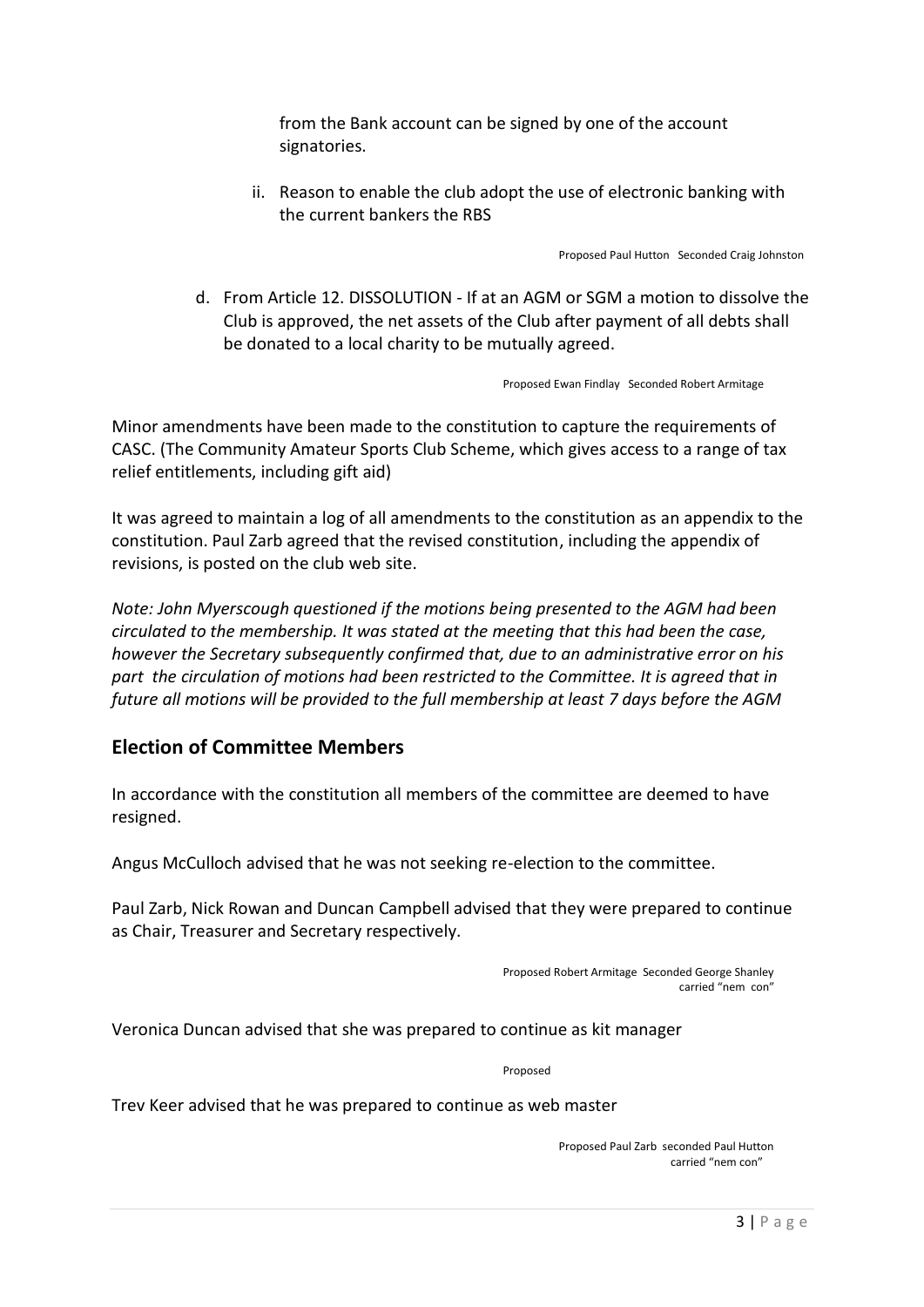Stewart Herd was nominated to join the committee and to take the role of FCA representative.

> Proposed Paul Zarb seconded Paul Hutton carried "nem con"

Carolanne Cappie advised that she was prepared to continue as membership secretary.

Proposed Dave Houston seconded Calum Punton Carried "nem con"

#### The following members agreed to continue as members of the committee without portfolio.

| Christian Darbyshire Proposed Paul Maddocks Seconded Nick Rowan |          |  |
|-----------------------------------------------------------------|----------|--|
| Dave Jo-Chaplin                                                 | Proposed |  |

The following members were nominated to join the committee without portfolio

| Craig Johnston | Proposed Paul Hutton Seconded Chris Roland    |  |
|----------------|-----------------------------------------------|--|
| Jane Peden     | Proposed Nick Rowan Seconded Carolanne Cappie |  |
| George Shanley | Proposed Paul Zarb Seconded Ewan Findlay      |  |
|                | All carried "nem con"                         |  |

Andy Bruce advised that he was prepared to continue as Club President

Proposed Paul Maddocks Seconded Craig Johnston Carried "nem con"

## **General Business**

#### **a) Membership Fees**

The committee recommended that club membership fees be continued at £10 per annum, to run from  $1<sup>st</sup>$  March to 28<sup>th</sup> February each year.

> Proposed Nick Rowan Seconded Robert Armitage Carried "nem con"

### **b) Plans for the coming year**

The cyclo cross event will be run again this year, with the date of 23<sup>rd</sup> November set. Thanks were expressed to Paul Hutton Robert Armitage and Stewart Herd for their efforts in organising, running and making this event successful.

The GP series of ten events will continue in 2014. Members expressed their appreciation for the excellent work done by John Myerscough in providing the timing for these events.

The 2014 Sportive is fully booked with around 800 entries.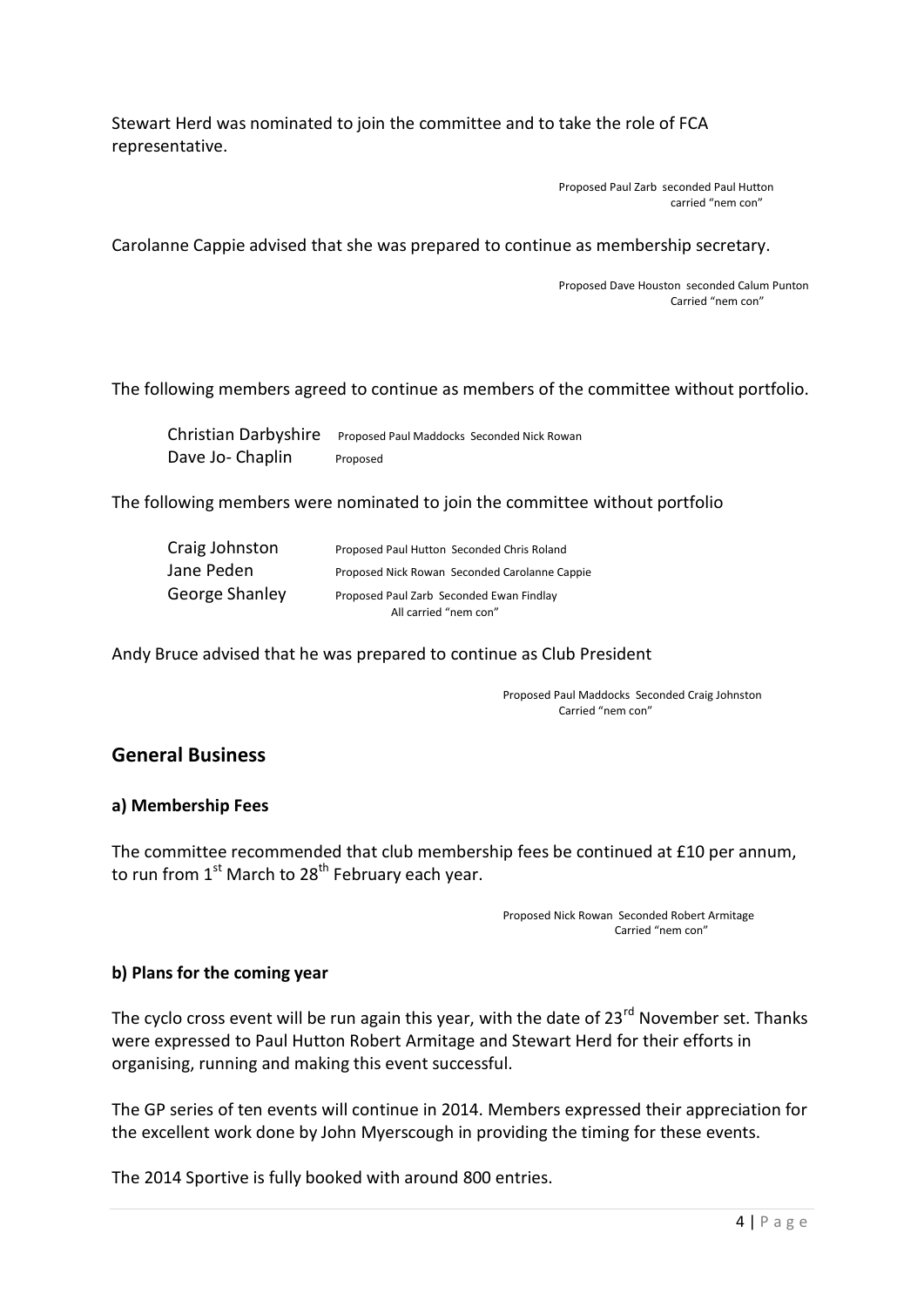# **Any Other Business**

Paul Hutton opened a discussion on the need for more members to contribute to the running of events on the day in order to ease the burden on those who regular fulfil these tasks. It was suggested that participants took part in a maximum of 8 events and help out in 2 others. The committee agreed to consider how this might be implemented.

It was noted that a decision was made at last year's AGM that the overall winner of an event should not be eligible to pick up category prizes. This had not been implemented and was not recorded in the minutes. Paul Hutton proposed that this be implemented this year. John Myerscough spoke against the motion. After discussion a vote was held and the motion carried 16 in favour to 4 against. It was agreed that the system would be reviewed after one year. Last year's minutes to be amended.

> Proposed Paul Hutton Seconded Andy Bruce Against John Myerscough seconded Dave Houston Carried 16 to 4

Trevor Keer provided details on the veterans (aged based) handicap system that is to be implemented this year for evaluation. No consideration had yet been given to prizes.

Nick Rowan suggested that participation in cyclo cross events should be recognised in club awards. The Committee agreed to consider this during the year.

Angus McCulloch noted that the club had not provided any information to the Kinross Newsletter for some time. John Myerscough had raised this issue previously and suggested a need for a communications officer. It was recognised that this duty might be less onerous if shared. The committee would take this forward as an agenda item for the next business meeting.

Carolanne Cappie spoke about the need for more structure to Sunday rides, to cater for the growing numbers and mixed abilities. This item, as ever, generated much debate but with no clear agreement on the best way forward. There was a general consensus that reverting to the two route model may be worth trying.

Paul Hutton raised the matter of cycling behaviour, particularly when group riding. The general view expressed was to avoid dictat but to seek to influence good behaviour through peer pressure. Kirsty Ellis suggested a simple guide be provided to new members and made available on the web site. Angus McCulloch proposed a social gathering for all members. Paul Zarb agreed to organise a one hour presentation from a cycling coach to cover recommended practice for issues such as visibility, lighting and use of guards in wet weather.

As there was no further business, the Chair thanked all those in attendance for coming along and participating fully in the meeting.

The meeting finished at 2140 hours.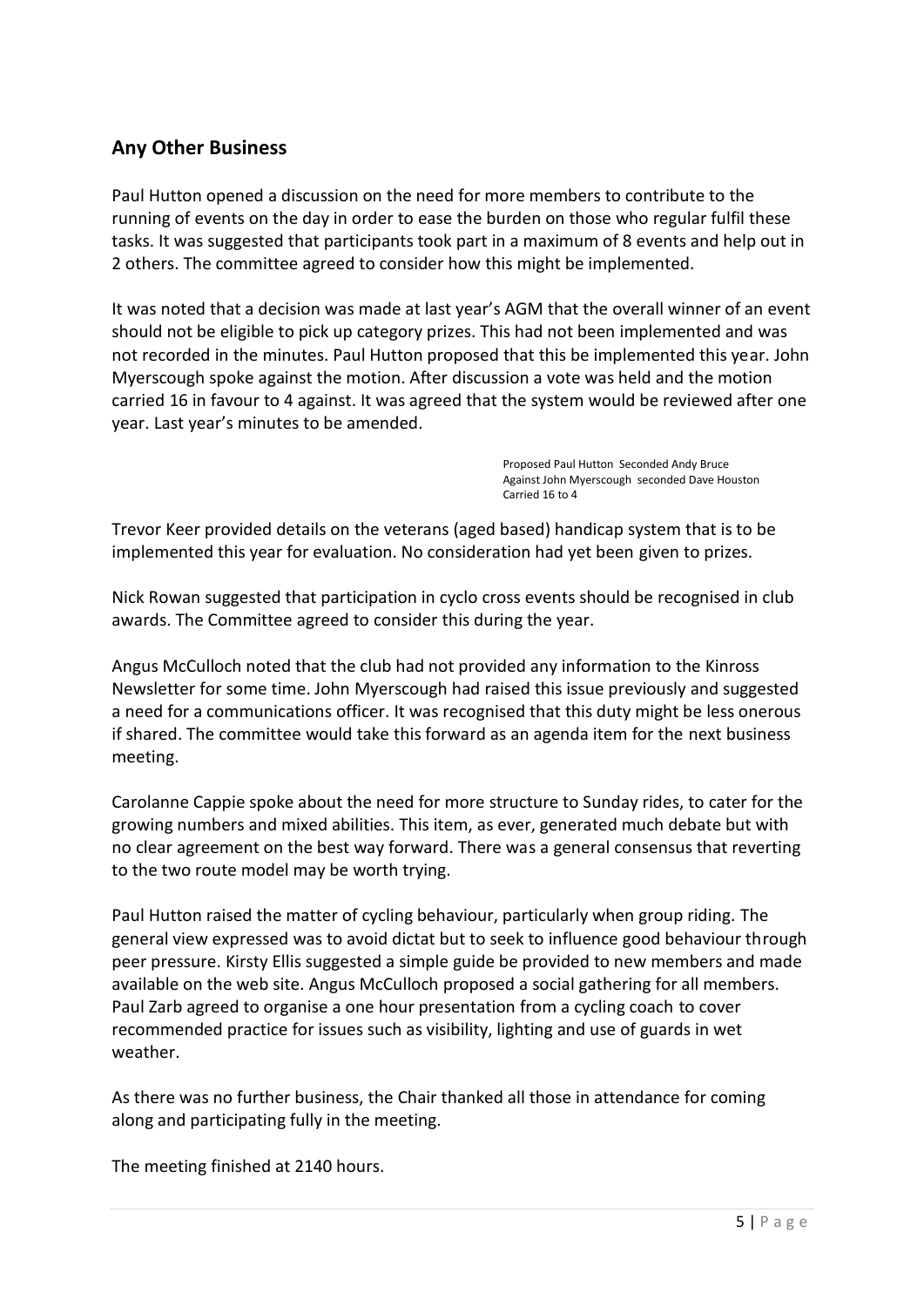# **Date of Next Meeting**

The next AGM will take place in February 2015. Date and venue will be circulated one month in advance.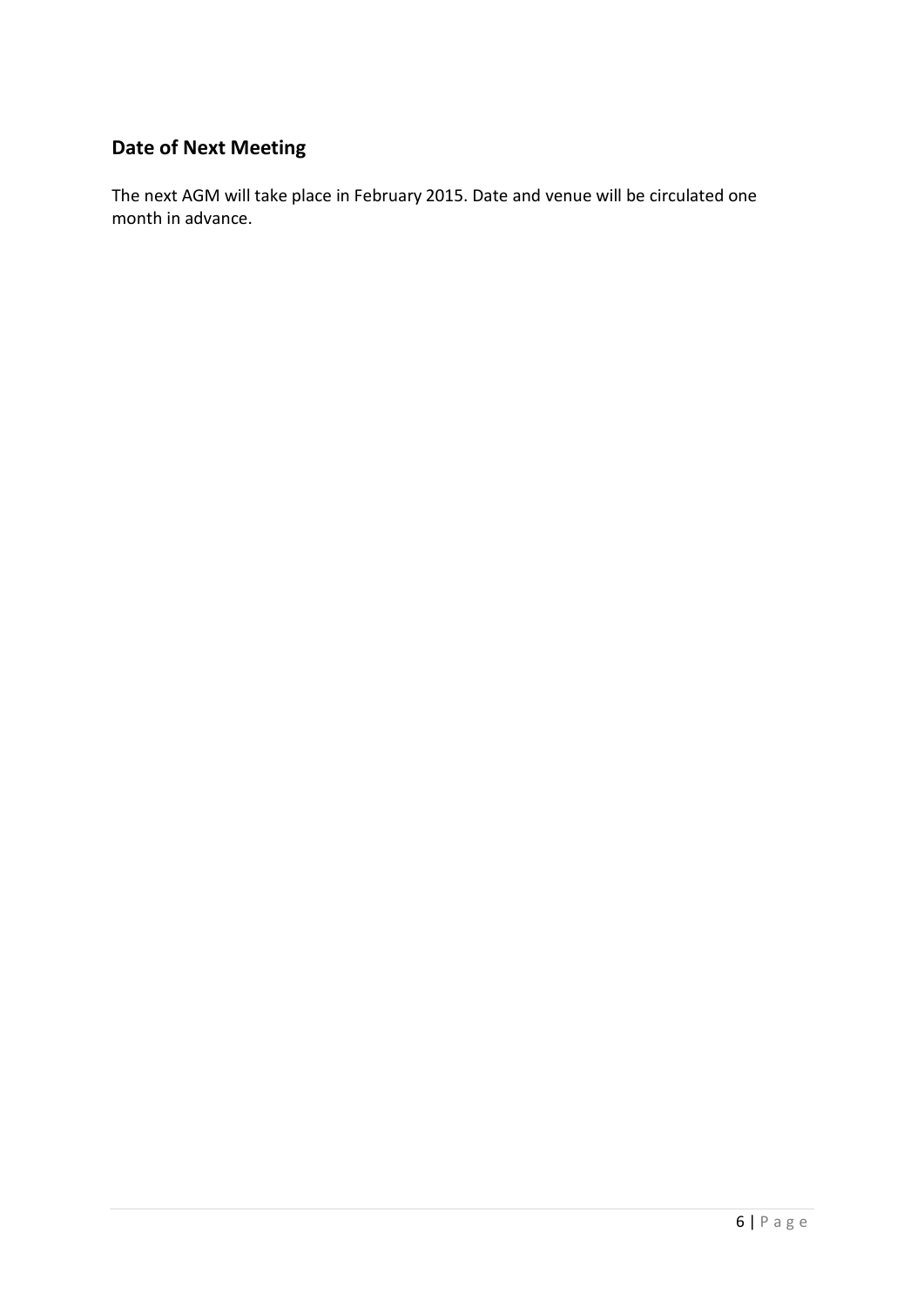# **Secretary's Report**

### **Membership Continues to Grow**

From just below 100 this time last year, the membership now stands at 112, suggesting the interest in cycling in all forms is not a blip, but a sustained development. The club seems to be seen as an open friendly club that people want to be involved in. It is important that we don't lose the "friendly" informal nature of our club as a result of the growth in scale. Ladies days, organised by Carolanne Cappie have proved popular and the membership now includes 24 females.

### **Yet another successful Sportive**

The Sportive Kinross was ridden by 672 riders this made the event the third largest in Scotland after the Tour of the Borders c.870 and the Etape Caledonia c.5,200. We continue to enjoy the sponsorship of Alpine Bikes and at this year's event we expect around 800 riders to participate. The event provides a good financial surplus for the club which enable us to run other events and contribute to the wider community. Feedback continues to be positive and as ever, learning points are taken on board to help improve the next event.

### **Competitive events**

2013 saw the second running of the Road Races which proved a great success. The inaugural Team Trial event which was a tremendous success for the club (thank you to John Myerscough), The inaugural Cyclo-cross event we staged in conjunction with Sandy Wallace cycles which was another great success (thank you to Paul Hutton). All events will be staged again this year. Dates for the road races and TTT have been confirmed we are waiting on a date for the cyclo-cross.

### **Family and childrens related events**

Last year we had to cancel the Family Cycle Challenge due to inclement weather impacting on another event which required our date as their back up slot. This year the FCC is set for Sunday 27th April and we are now open for entries. We are planning on staging a series of 3 mid week childrens grass circuit races over the summer more details once the venue has been confirmed.

### **Mountain biking**

Kenny Dalgleish has been working steadily offering MTB opportunities and these continue.

#### **Grand Prix Series**

Ten events were held again this year, including 5mile, 10 mile and 25 mile and loch leven time trials.